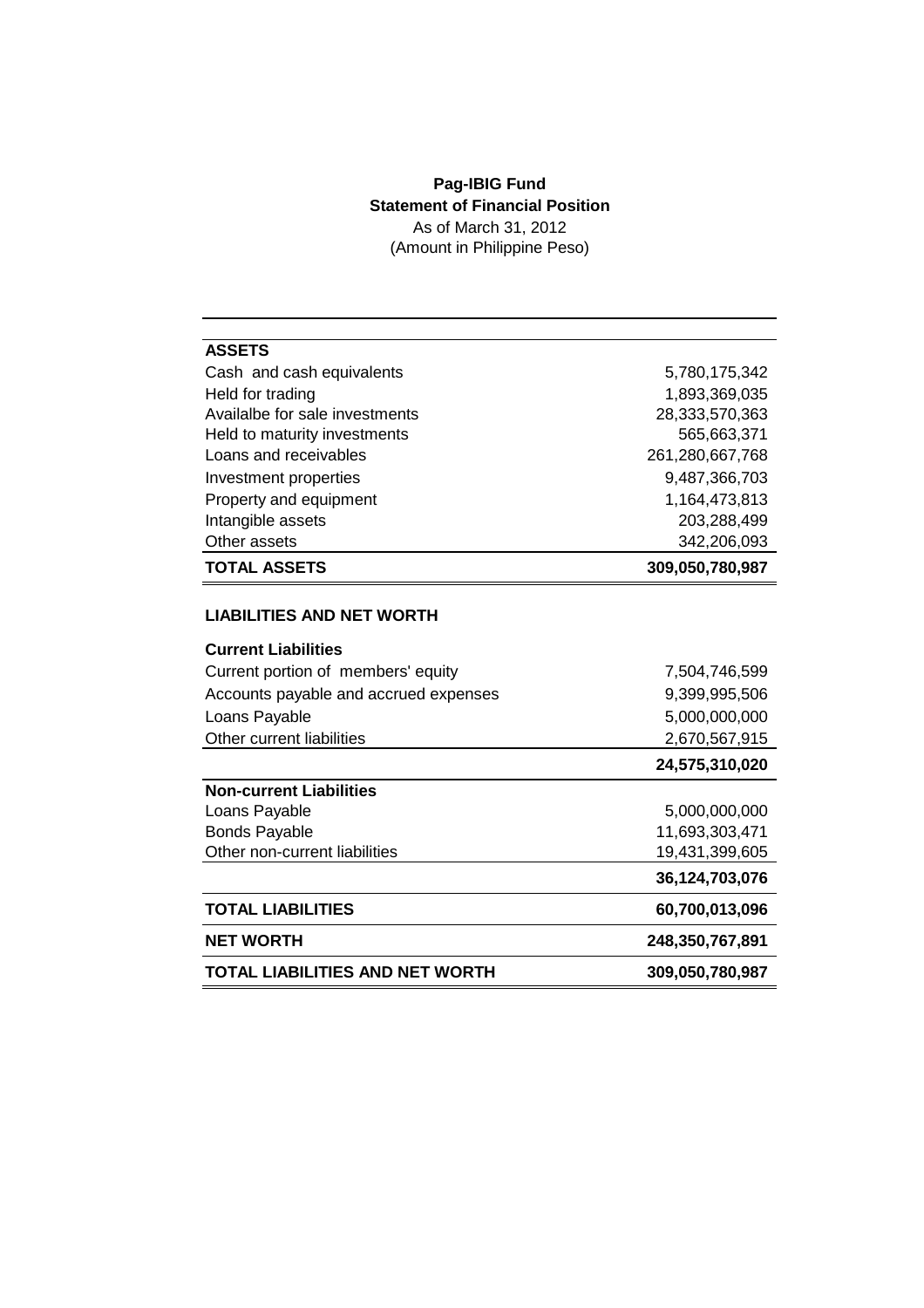## **Pag-IBIG Fund Statement of Comprehensive Income**

For the Period Ended March 31, 2012 (Amounts in Philippine Peso)

| <b>INTEREST INCOME</b>                             |               |
|----------------------------------------------------|---------------|
| Loans and receivables                              | 5,206,861,165 |
| Trading and investment securities                  | 483,371,390   |
| Deposits with banks and others                     | 50,351,019    |
|                                                    | 5,740,583,574 |
| <b>INTEREST EXPENSE</b>                            |               |
| Loans payable                                      | 60,472,553    |
| Bonds payable                                      | 197,413,627   |
|                                                    | 257,886,180   |
| <b>NET INTEREST INCOME</b>                         | 5,482,697,394 |
| <b>OTHER INCOME</b>                                |               |
| Service fees                                       | 417,619,911   |
| Miscellaneous                                      | 119,014,544   |
|                                                    | 536,634,455   |
| <b>TOTAL OPERATING INCOME</b>                      | 6,019,331,849 |
| <b>OTHER EXPENSES</b>                              |               |
| Provision for impairment and other losses          | 1,109,175,485 |
| Compensation and fringe benefits                   | 693,814,340   |
| Foreign exchange loss                              | 82,649,783    |
| Occupancy and equipment-related costs              | 86,233,140    |
| Foreclosure and acquired asset management costs    | 44,314,635    |
| Depreciation and amortization                      | 61,307,949    |
| Miscellaneous                                      | 280,779,098   |
| <b>TOTAL OPERATING EXPENSES</b>                    | 2,358,274,430 |
| <b>COMPREHENSIVE INCOME</b>                        | 3,661,057,419 |
|                                                    |               |
| OTHER COMPREHENSIVE INCOME GAIN/(LOSS)             |               |
| Available-for-sale-investments - equity securities | 2,832,692     |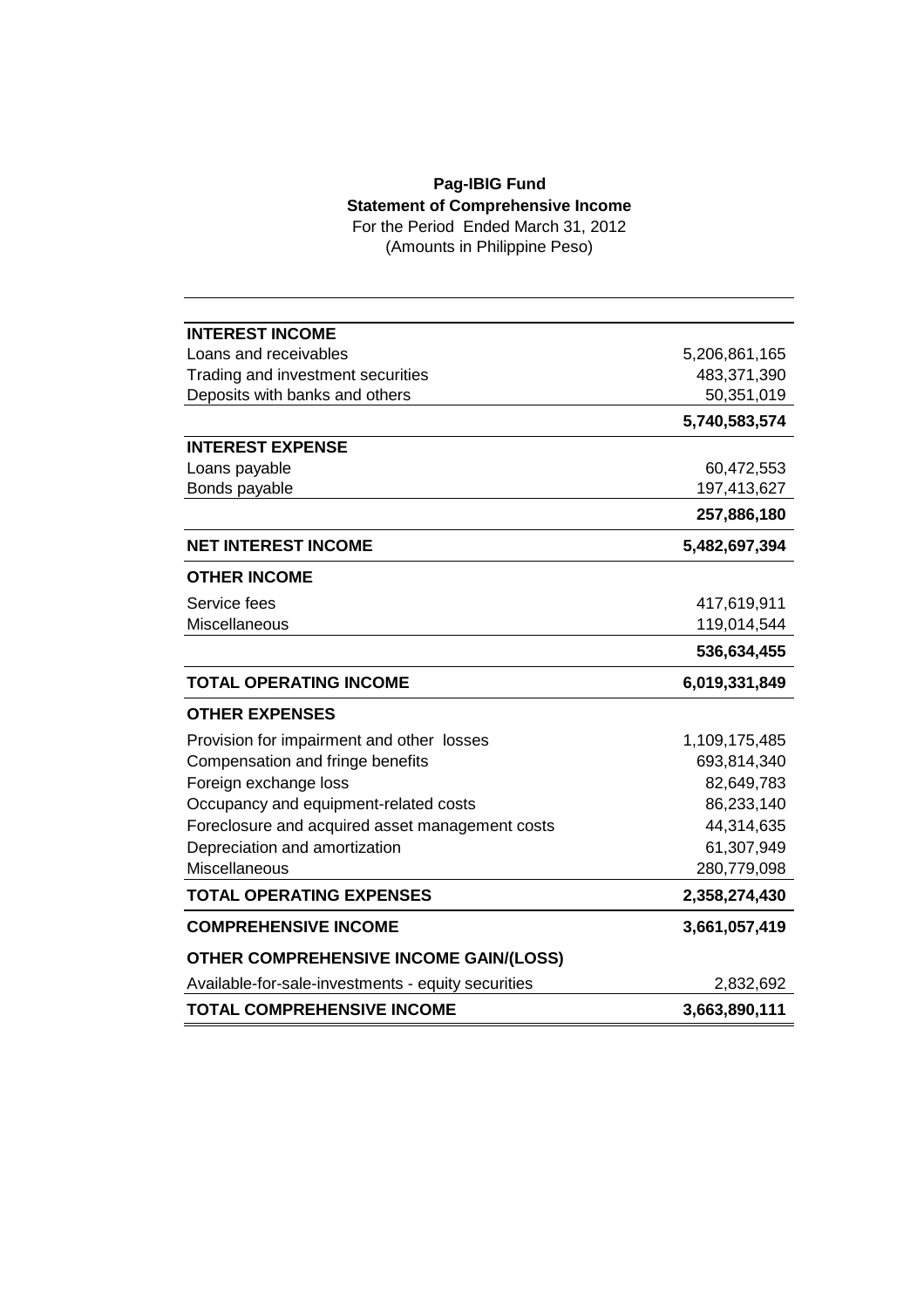## **Pag-IBIG Fund Statement of Changes in Net Worth** For the Period Ended March 31, 2012(Amount in Philippine Peso)

|                                                     | <b>Members' Equity</b>   | Reserve for<br><b>Losses</b> | <b>Donated</b><br><b>Surplus</b> | <b>Retained Earnings</b> | <b>Total Net Worth</b> |
|-----------------------------------------------------|--------------------------|------------------------------|----------------------------------|--------------------------|------------------------|
| January 1, 2012                                     | 207,682,571,141          | 161,579,085                  | 250.890                          | 33,281,325,381           | 241,125,726,497        |
| <b>Collections of Members' Contributions</b>        | 5,858,464,058            |                              |                                  |                          | 5,858,464,058          |
| <b>Dividends</b>                                    | 8,491,052,930            | $\overline{\phantom{0}}$     | $\blacksquare$                   | (8,491,052,930)          |                        |
| Comprehensive income                                |                          |                              |                                  | 3,663,890,111            | 3,663,890,111          |
| Net movement of HFC/Unclaimed savings/correction of |                          |                              |                                  |                          |                        |
| prior years' errors                                 | $\overline{\phantom{0}}$ | 279.896.00                   |                                  | (14, 517)                | 265,379                |
| Provident claims                                    | (2,297,578,154)          |                              |                                  |                          | (2,297,578,154)        |
| March 31, 2012                                      | 219,734,509,975          | 161,858,981                  | 250,890                          | 28,454,148,045           | 248,350,767,891        |